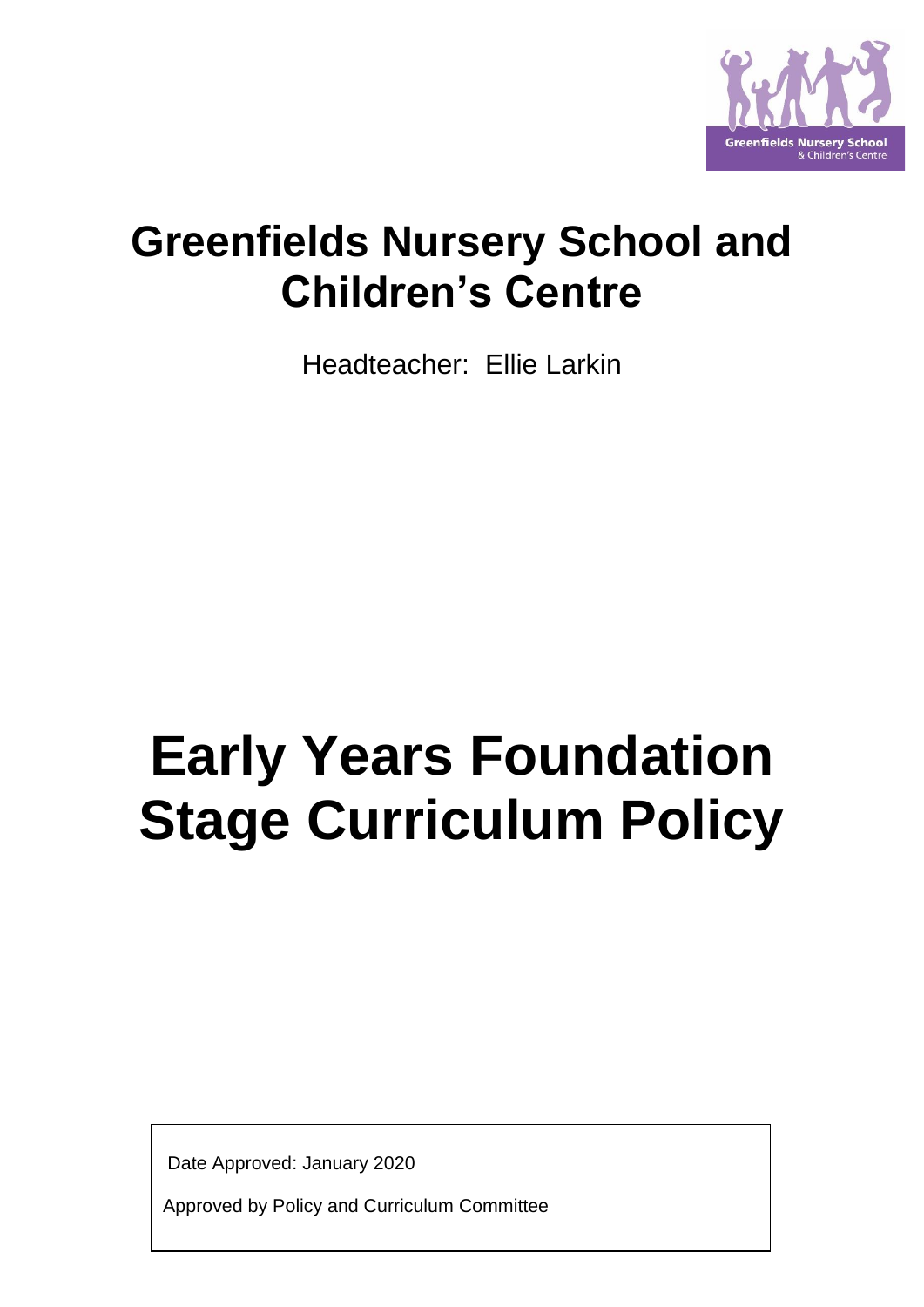## **Rationale**

'Every child deserves the best possible start in life and the support that enables them to fulfil their potential. Children develop quickly in the early years and a child's experiences between birth and age five have a major impact on their future life chances.' Early Years Foundation Stage (EYFS) Statutory framework 1.1

At Greenfields children learn through play using the Early Years Foundation Stage as a tool to ensure a broad and balanced child centred curriculum. The curriculum for children from birth to five is dictated by them through a 'listening to children' approach. It is carefully planned around children's own interests, thoughts and ideas.

Children come to the centre with a wide range of experiences, abilities, cultural diversity and needs. Children learn effectively in a number of different ways, including observing, listening, investigating, exploring, experimenting and problem solving. The centre seeks to respond to children's individual needs in order to ensure progression and continuity of development.

## **The Early Years Foundation Stage (EYFS)**

The EYFS is based around four overarching principles:

- **A Unique Child** every child is a competent learner from birth who can be resilient, capable, confident and self-assured.
- **Positive Relationships** children learn to be strong and independent from a base of loving and secure relationships with parents and/or a key person.
- **Enabling Environments** the environment plays a key role in supporting and extending children's development and learning
- **Learning and Development** children develop and learn in different ways and at different rates and all areas of learning and development are equally important and interconnected.

Learning and development is separated into prime areas and specific areas:

- **Prime Areas:** Personal, Social and Emotional Development; Physical Development; Communication and Language.
- **Specific Areas:** Literacy; Mathematics; Understanding the World; Expressive Arts and Design.

In planning and guiding children's activities, practitioners must reflect on the different ways that children learn and reflect these in their practice. Three characteristics of effective teaching and learning are:

- **Playing and Exploring** children investigate and experience things, and 'have a go';
- **Active Learning** children concentrate and keep on trying if they encounter difficulties, and enjoy achievements; and
- **Creating and Thinking Critically** children have and develop their own ideas, make links between ideas, and develop strategies for doing things.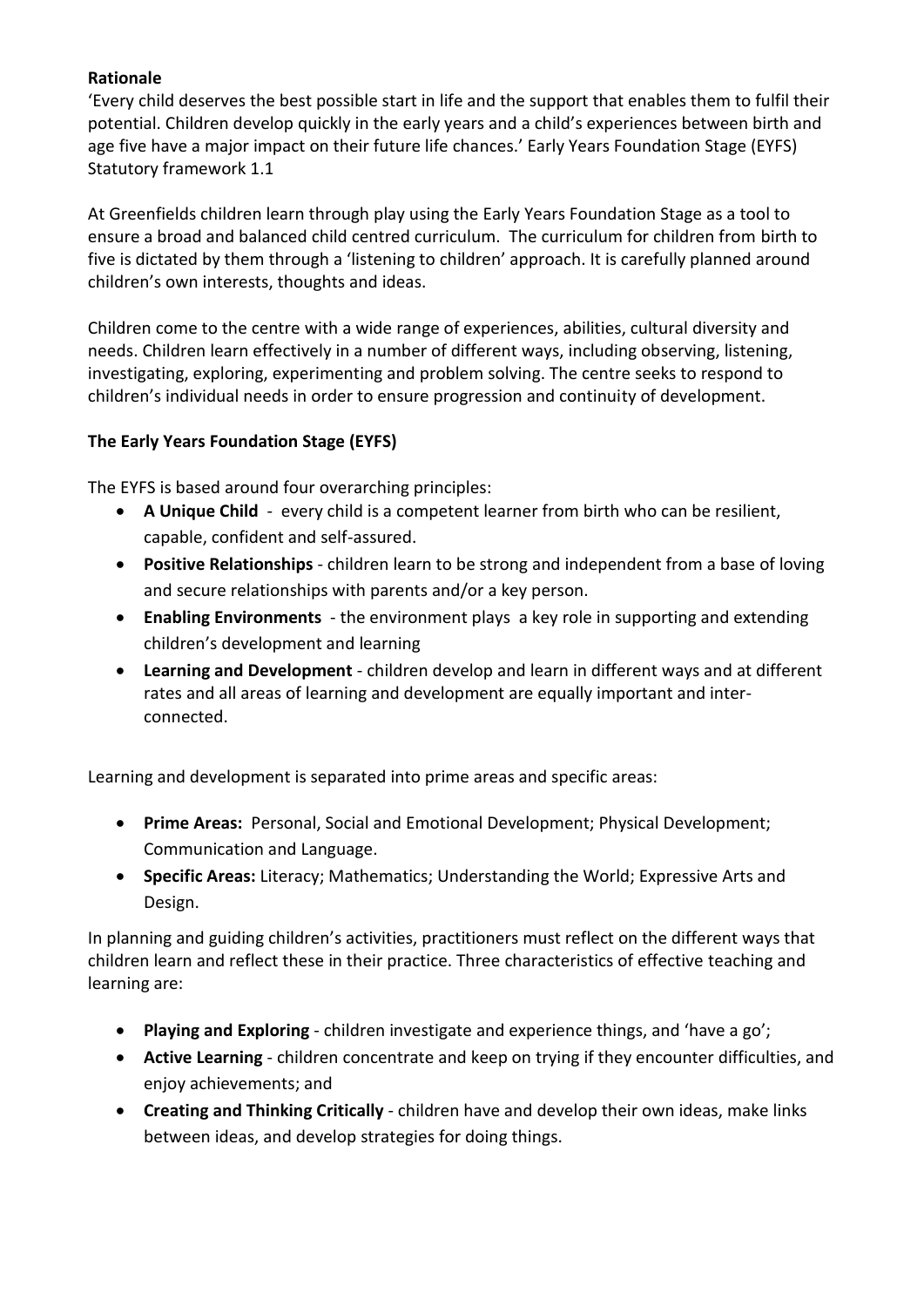## **Aims:**

- Give children equal opportunities to learn and develop through planned play experiences
- Plan appropriate differentiated activities to raise achievement
- Ensure that children are interested, excited and motivated about their learning
- Provide experiences and support which will help children to develop a positive sense of themselves and of others; respect for others; social skills; and a positive disposition to learn
- Provide children with opportunities and encouragement to use their language and communication skills in a range of situations and for a range of purposes.
- Provide children with opportunities to practise and extend their skills in problem solving, reasoning and numeracy in a broad range of contexts
- Support children in developing their knowledge, skills and understanding that help them to make sense of the world
- Offer children opportunities to explore and use a range of resources, equipment and tools
- Support all children in using all of their senses to learn about the world around them and to make connections between new information and what they already know
- Promote a healthy lifestyle and develop an understanding of the importance of physical activity and making healthy choices in relation to food
- Provide children with opportunities to explore and share their thoughts, ideas and feelings, for example, through a variety of art, music, movement, dance, imaginative and role-play activities
- Establish firm partnerships and communication links with parents/carers
- Promote a policy of inclusion in all aspects of the curriculum

## **Procedures:**

- Medium term and short term planning based on the children's interests and linked to the seven areas of learning and development of the EYFS
- 'In the moment' learning and next steps are documented in learning books and listening stories which enable reflective learning for both children and adults
- A "listening to children culture" provides the basis for project work and listening stories
- One or two planned adult led high profile activities are delivered each day to reflect one of seven areas of the curriculum all underpinned by aspects of the PSE area of development
- The learning environment is carefully planned and set out to cover all seven areas of learning and development and to enable children to develop the characteristics of effective learning.
- Each child has a personal portfolio containing a selection of their work which they are encouraged to take ownership of, celebrating their achievements
- Children work in a variety of targeted small groups to support specific areas of learning e.g. PALS, bucket time, philosophy, speech and language groups
- Practitioners meet at the end of each day to reflect and evaluate and plan next steps
- A keyworker is assigned to be the initial point of contact for the child and his/her family and is responsible for record keeping and monitoring progress
- We provide children with a variety of resources, both natural and man-made
- We provide a stimulating environment for learning both indoors and outdoors where children can access all areas of the curriculum
- The centre uses a range of non verbal learning cues to support children's attainment e.g. makaton, visual timetable, choice board, PECS
- Children and their families are encouraged to make use of our book library on a daily basis
- Parental partnerships are fostered through home visits, induction days, curriculum days, joining story group time, visits to places of interest and worship, international evening, newsletters,